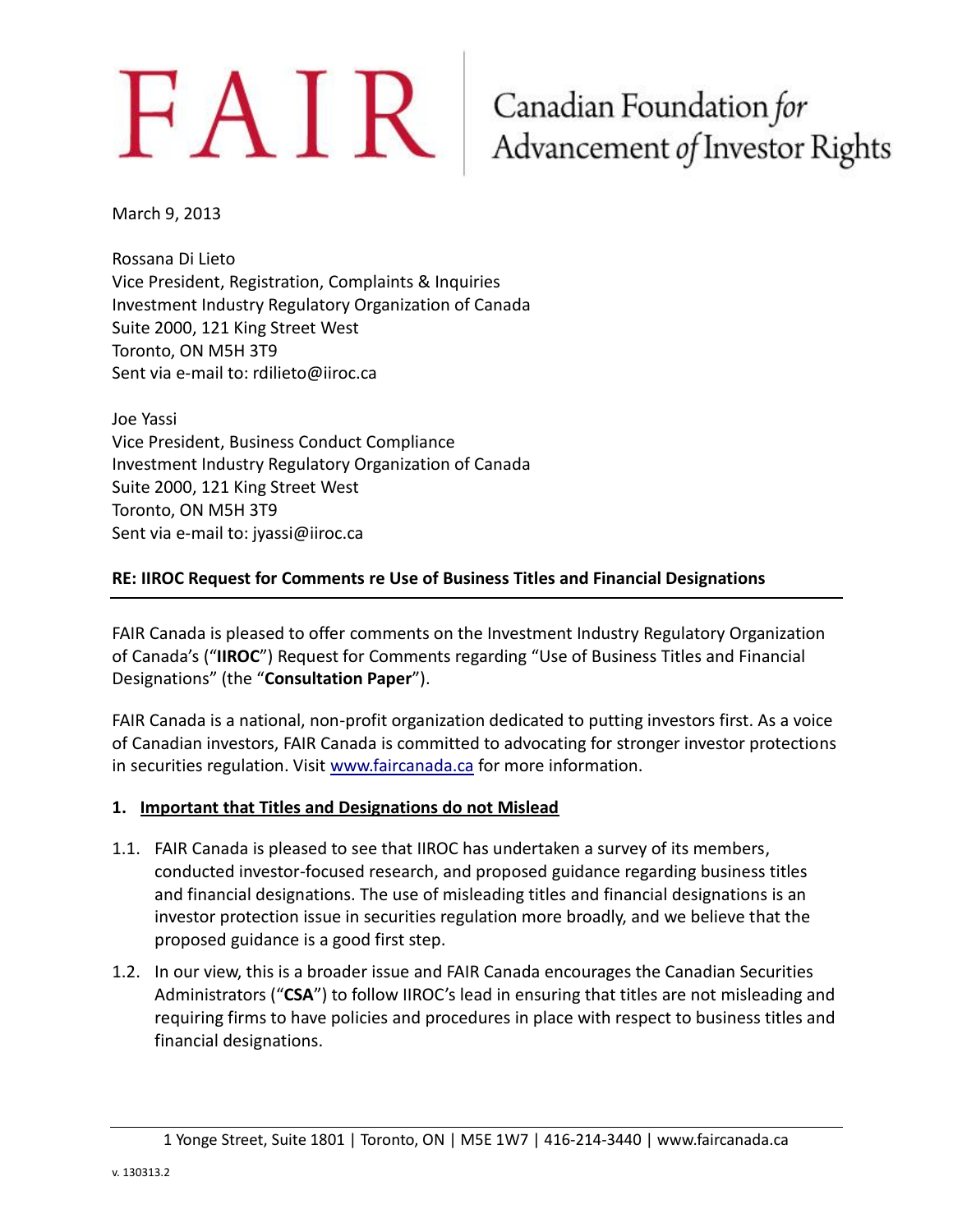#### **2. No Best Interest Requirement = Salespeople**

- 2.1. The guidance note is written with a view to ensuring that business titles and designations do not mislead or deceive consumers. Consideration should be given to guidance that requires firms to use titles and designations that actually inform consumers and are understood by them. Even when not actively misleading or deceiving consumers, certain business titles and designations will give a consumer the impression that one is dealing with an "advisor" who is a professional and who will provide advice or recommend products that are in the best interest of the client as opposed to a "salesperson". Consumers expect that persons with titles like "Investment Advisor" and a designation like "Certified Financial Planner" are regulated as professionals and required to act in the client's best interest. If the member firm and its registered representatives or investment representatives ("**Approved Persons**") are legally bound by a best interest or fiduciary standard, then this is not a problem. However, if the firm and Approved Persons only adhere to a "suitability" standard and are free to recommend high-fee products that may be "suitable" but not in the client's best interest then they should not be holding themselves out as professionals.
- 2.2. FAIR Canada made a submission<sup>1</sup> in response to the CSA's consultation regarding the appropriateness of a best interest duty for advisers and dealers in which we recommended that registrants who are not required to act in the best interest of their client be required to use the title "Salesperson" (or its equivalent) and be precluded from holding out that they offer independent advice or holding out that they act in the best interest of the client. In FAIR Canada's view, individuals who offer investment advice that is not in the client's best interest should be required to call themselves salespeople and not use titles and financial designations that imply that the person is holding him or herself out as a professional providing investment advice.

#### **3. Guidance Note Could be More Clear**

 $\overline{a}$ 

3.1. FAIR Canada fully supports the initiative to provide guidance on business titles and financial designations. We believe that the guidance note contains useful information but that it could be better organized, provide more detail, and be more specific in order to ensure that the meaning is clear to member firms and that there is consistency in titles across and within firms. In our view the wording is such that some firms may conclude that a particular title or designation is not acceptable under the guidance, while other firms may conclude that the same title or designation is acceptable. For instance, is it clear from the guidance that titles like "Vice President" or "Senior Vice President" should not be used unless the individual actually performs an executive function within the firm? The guidance provides that the firm should "consider" the actual role and function, rather than stating that the title should reflect the actual role and function and should not be used unless the person performs an executive function.

<sup>1</sup> To read the full submission, please visi[t http://faircanada.ca/wp-content/uploads/2011/01/FAIR-Canada-Submission-re-CP33-](http://faircanada.ca/wp-content/uploads/2011/01/FAIR-Canada-Submission-re-CP33-403-Statutory-Best-Interest-Duty.pdf) [403-Statutory-Best-Interest-Duty.pdf](http://faircanada.ca/wp-content/uploads/2011/01/FAIR-Canada-Submission-re-CP33-403-Statutory-Best-Interest-Duty.pdf)